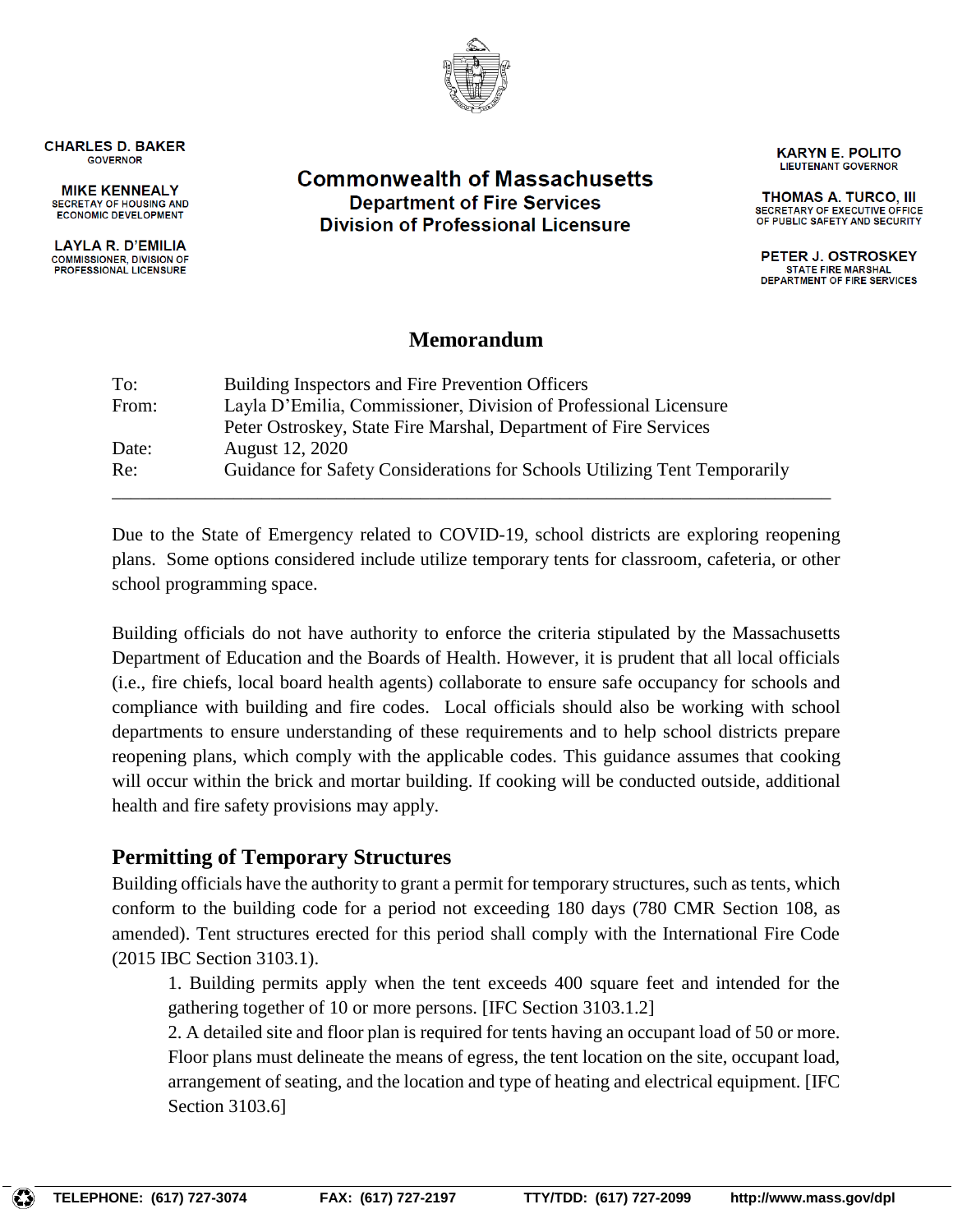When contemplating construction of fixed barriers to delineate an area for tents, a permit may be required per 780 CMR 105.1 since a barrier could be considered a structure and might restrict free egress. In many cases, barriers may be constructed to provide a protective barricade between functions inside the tent and parking areas.

The school should ensure that tent locations do not obstruct fire department access lanes or egress paths from adjacent buildings, and that the occupant load of the outdoor tents does not exceed the capacity of indoor plumbing fixtures.

# **Temporary Tents**

Tent materials must be compliant with fire resistance ratings tested to NFPA 701 [IFC Section 3104.2] and the tent must be compliant with the provisions of IFC Chapter 31.

- 1. Tents must be erected at least 20 feet from lot lines unless the condition conforms to one of the two exceptions. [IFC Section 3103.8.2]
- 2. Egress, exit signage, and illumination shall comply with IFC Section 3103.
- 3. Smoking is prohibited and "No Smoking" signs shall be conspicuously posted per IFC Section 3104.6.
- 4. Open flame, including grills or cooking appliances are not permitted within 20 feet of the tent structure [IFC Section 3104.7]. Coordination with the fire department is necessary for the approval and permitting of these appliances, fuel storage and use.
	- a. Fuel storage is under the jurisdiction of the local fire department, including propane and common fuels used for patio heaters and grills. [527 CMR 1.00: 1.12.8.50]

## **Occupancy**

The building official determines occupancy by applying 780 CMR or IFC Section 1004, including Section 1004.5 for outdoor seating and Table 1004.1.2 for seating contained within a tent, on a deck, or within barriers. Occupancy can be based on the actual number of seats available, if approved by the building official per 780 CMR or IFC Section 1004.1.2. Places of assembly over 50 people are required to have a posted occupant load [780 CMR Section 1004.3].

# **Means of Egress**

Means of egress from temporary tents must comply with IFC Section 3103.12.

- 1. Exits shall be spaced at approximately even intervals around the perimeter of tents and located so no point is more than 100 feet from an exit. [IFC Section 3103.12.1]
- 2. Tents shall not have less than one (1) exit and not less than the number required by IFC Table 3103.12.2 based on the occupant load.
- 3. Exit openings shall remain open and unobstructed unless a flame-resistant curtain compliant with IFC Section 3103.12.3 is provided.
- 4. Exit doors shall swing in the direction of travel. [IFC Section 3103.12.4]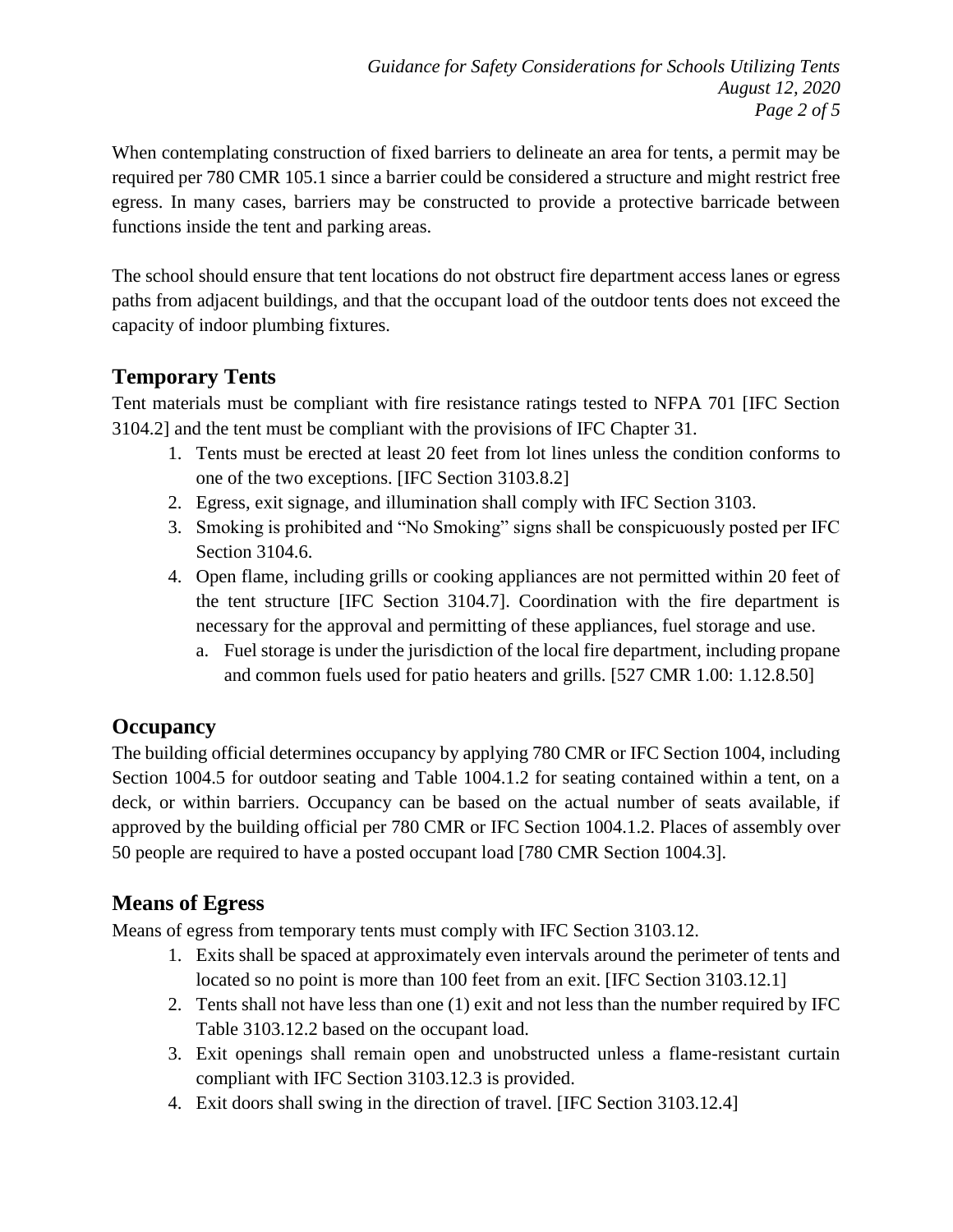- 5. Aisles shall be smooth-surfaced and unobstructed, and at least 44 inches in width. If the occupant load served by an aisle exceeds 50 people, the width must be increased in accordance with IFC Section 3103.12.5.
- 6. Exit signs are required at doorways when the exit serves an occupant load of 50 or more people. [IFC Section 3103.12.6]
- 7. Exit sign illumination and egress lighting shall comply with IFC Sections 3103.12.6.1 and 3103.12.7, respectively.

Means of egress from tents must comply with the provisions of 780 Chapter 10. If outdoor spaces are chained or fenced to prohibit free egress, adequate egress width is required from those spaces through compliant openings or gates equipped with appropriate hardware.

- 1. Egress capacity of exits must comply with 780 CMR Section 1005.3.
- 2. Doors and gates with latches, serving 50 or more people, must be provided with panic or fire exit hardware. [780 CMR 1010.1.10]
- 3. Aisles between and around tables and chairs must comply with 780 CMR Section 1029.
- 4. Tables and chairs must be arranged so as not to obstruct egress from neighboring buildings or public ways.
- 5. Exit marking and illumination must comply with 780 CMR Sections 1013 and 1008, respectively.

## **Outdoor Patio Heaters**

Outdoor patio heaters are regulated by 527 CMR 1.00. These may be portable, utilizing LPG containers, or permanently piped to the building (which is regulated by 248 CMR).

- 1. Patio heaters must be used only in well-ventilated areas away from combustible materials. They are not permitted within tents with enclosed walls. Patio heaters with open or exposed flames are not permitted inside or within 20 feet of tent per IFC Section 3104.7. Coordination with the fire department is necessary for the approval and permitting of these appliances, fuel storage and use.
	- a. Fuel storage is under the jurisdiction of the local fire department, including propane and common fuels used for patio heaters and grills. [527 CMR 1.00: 1.12.8.50]
	- b. Electrical heating equipment is permitted within a tent if compliant with 527 CMR 12.00 (NFPA 70). [IFC Section 3104.15.7]
- 2. Patio heaters shall not be located within 5 feet of exits. [527 CMR 1.00: 69.3.11.1.3]
- 3. LPG storage in excess of 42 lbs. (two 20 lbs. grill-sized tanks) requires a permit from the local fire department. [527 CMR 1.00: 1.12.8.50]
- 4. Fuel storage within buildings must be limited in accordance with 780 CMR and 527 CMR 1.00: Table 60.4.2.1.1.3. Outdoor storage areas must comply with 527 CMR 1.00: Chapter 60 and Chapter 66 or 69 as applicable.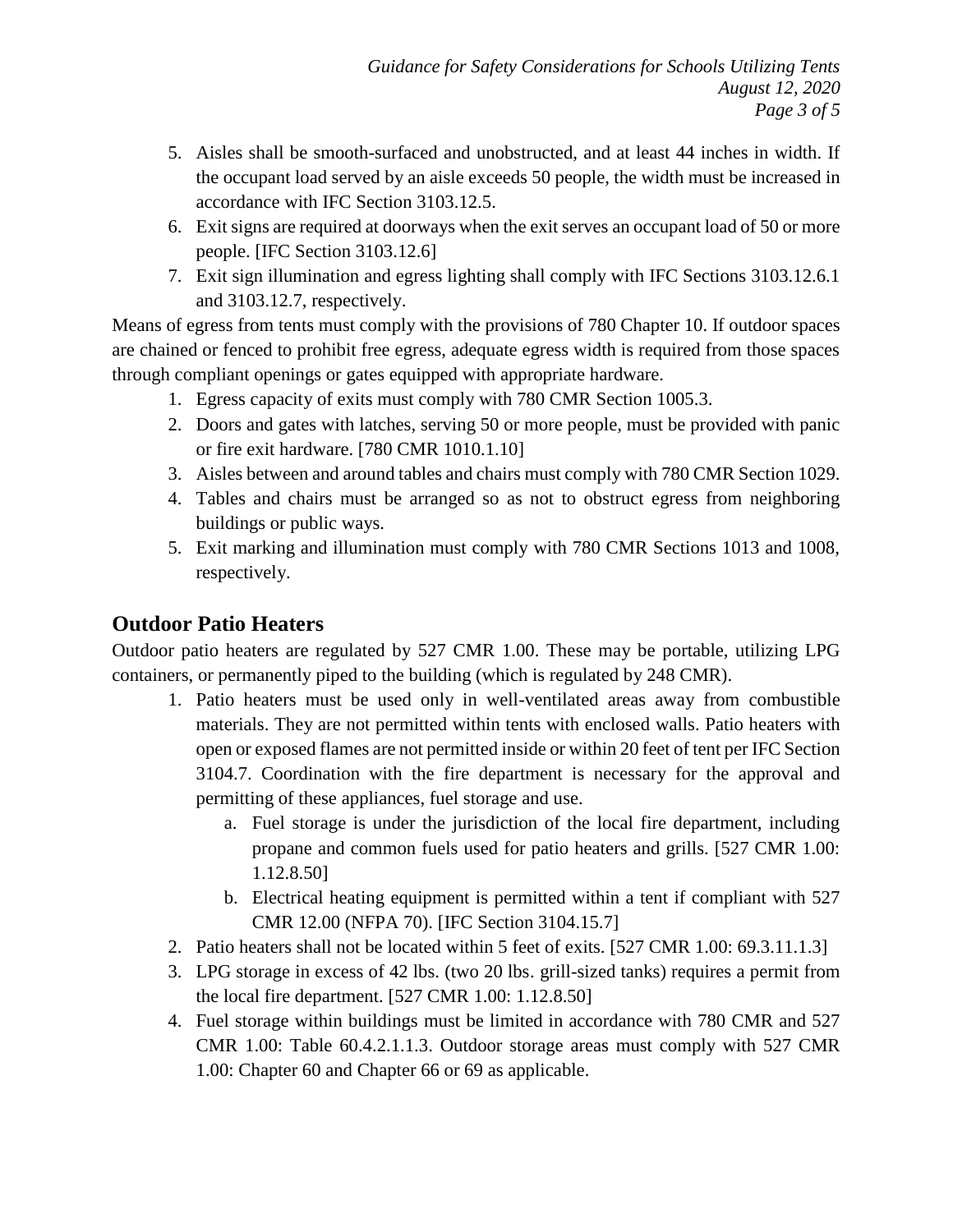#### **Interior Reconfiguration**

When changes are made within the building such as reconfiguration of classrooms, hallways, or the use of rooms for new purposes, it is critical to ensure that these changes maintain the level of fire and life safety required by the building and fire codes. Reconfiguration of space, addition of barriers, and changes to egress, may require a building permit per 780 CMR 105.1.

- 1. Non-porous barriers shall not be installed within 18" of the bottom of automatic sprinkler heads. [2013 NFPA 13: 8.5.5.3]
- 2. Non-porous membrane barriers shall be flame resistant in accordance with NFPA 701. [527 CMR 1.00: 12.6.2]
- 3. Doors required for fire separation may not held open in such a manner that they will not close automatically and latch upon activation of the building fire alarm system. [780 CMR Chapter 7 and 527 CMR 1.00: 12.3.3]
- 4. Temporary signage establishing one-way circulation patterns to maintain social distancing must indicate that emergency exiting is allowed in the direction of required egress.
- 5. Means of egress and egress pathways within rooms must comply with the provisions of 780 CMR Chapter 10.
- 6. The repurposing of rooms into additional classrooms space must be evaluated for compliance with fire sprinkler and fire alarm requirements as required by 780 CMR Chapter 9.

## **Alcohol-Based Hand Sanitizer**

Alcohol-based hand sanitizer stations may be provided throughout schools. 527 CMR 1.00 regulates the storage and use of alcohol-based hand sanitizer.

- 1. Storage is based on limitations for flammable and combustible liquids in 780 CMR and 527 CMR 1.00 and is based on the assumption that most alcohol-based hand sanitizer will be considered a Class IB or IC flammable liquid. A permit is required from the local fire department for alcohol-based hand sanitizer in quantities above 10 gallons. [527 CMR 1.00: 1.12.8.40 and 1.12.8.50]
	- a. Up to 120 gallons can be stored within a non-sprinklered building.
	- b. Up to 240 gallons can be stored within a building sprinklered in compliance with 2013 NFPA 13.
	- c. Up to 480 gallons can be stored within a building sprinklered in compliance with 2013 NFPA 13 and within approved storage (rated and ventilated flammable cabinets).
- 2. Wall-mounted or free-standing alcohol based hand sanitizer dispenser locations are regulated by 527 CMR 1.00. Whereas some installations may be temporary and portable, it is critical that building owners understand the provisions associated with their safe installation and use if they are moved from their original location.